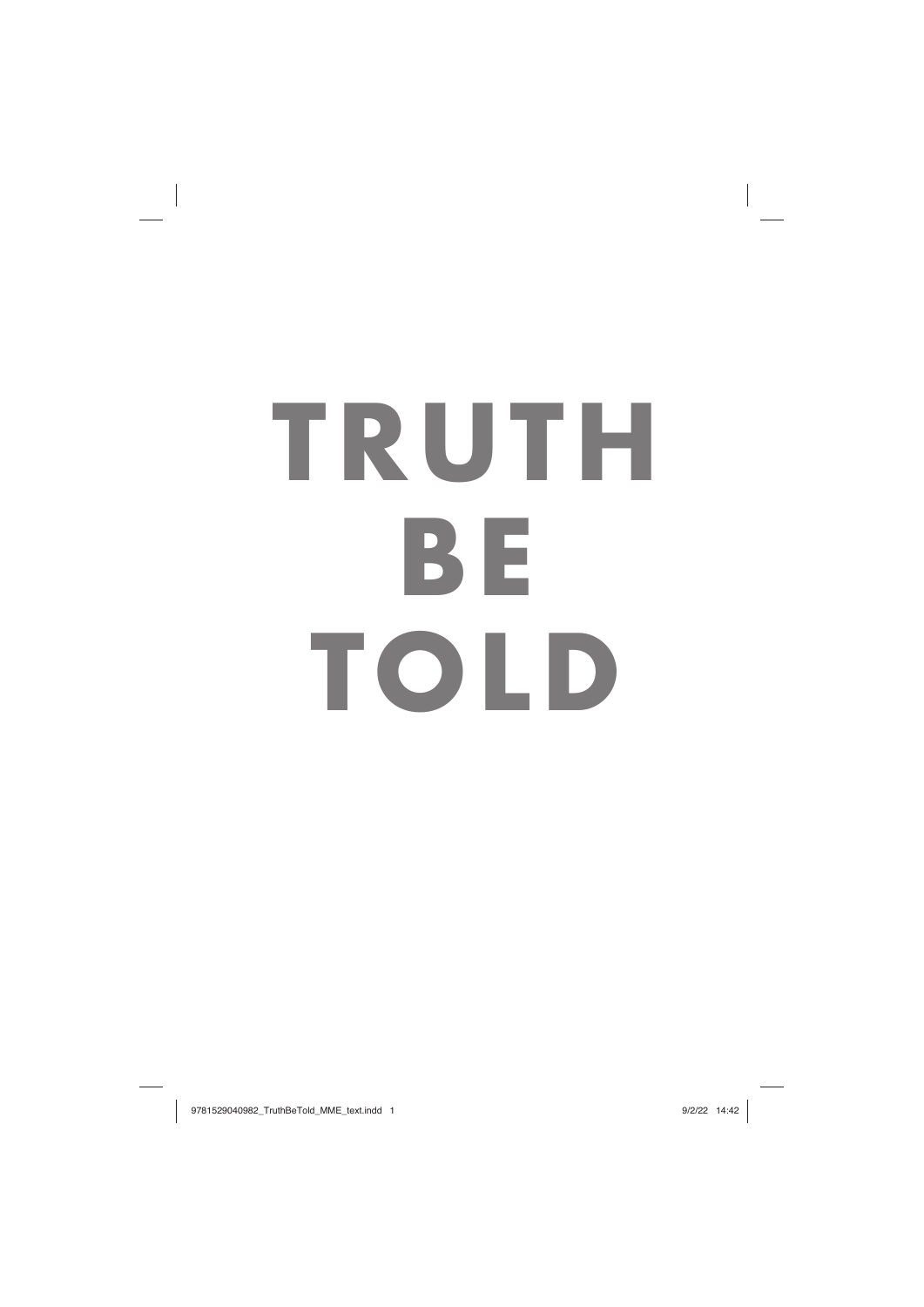Praise for *Guard Your Heart*

'Profoundly powerful, subtle and effective.' *Guardian*

'Outstanding. A comprehensive, and emotionally charged foray into the North's complexities.' *Irish Examiner*

'Divin, whose day job is in community peace building, succeeds in blending a call for empathy with a compelling, engaging narrative.' *Irish Times*

'A deeply affecting, powerful book.' *Irish Independent*

'Divin skilfully maintains two attractively distinct voices [and] . . . sets her story with an insider's knowledge of the dynamics of Derry . . . absorbing.' Geoff Fox, *Books for Keeps*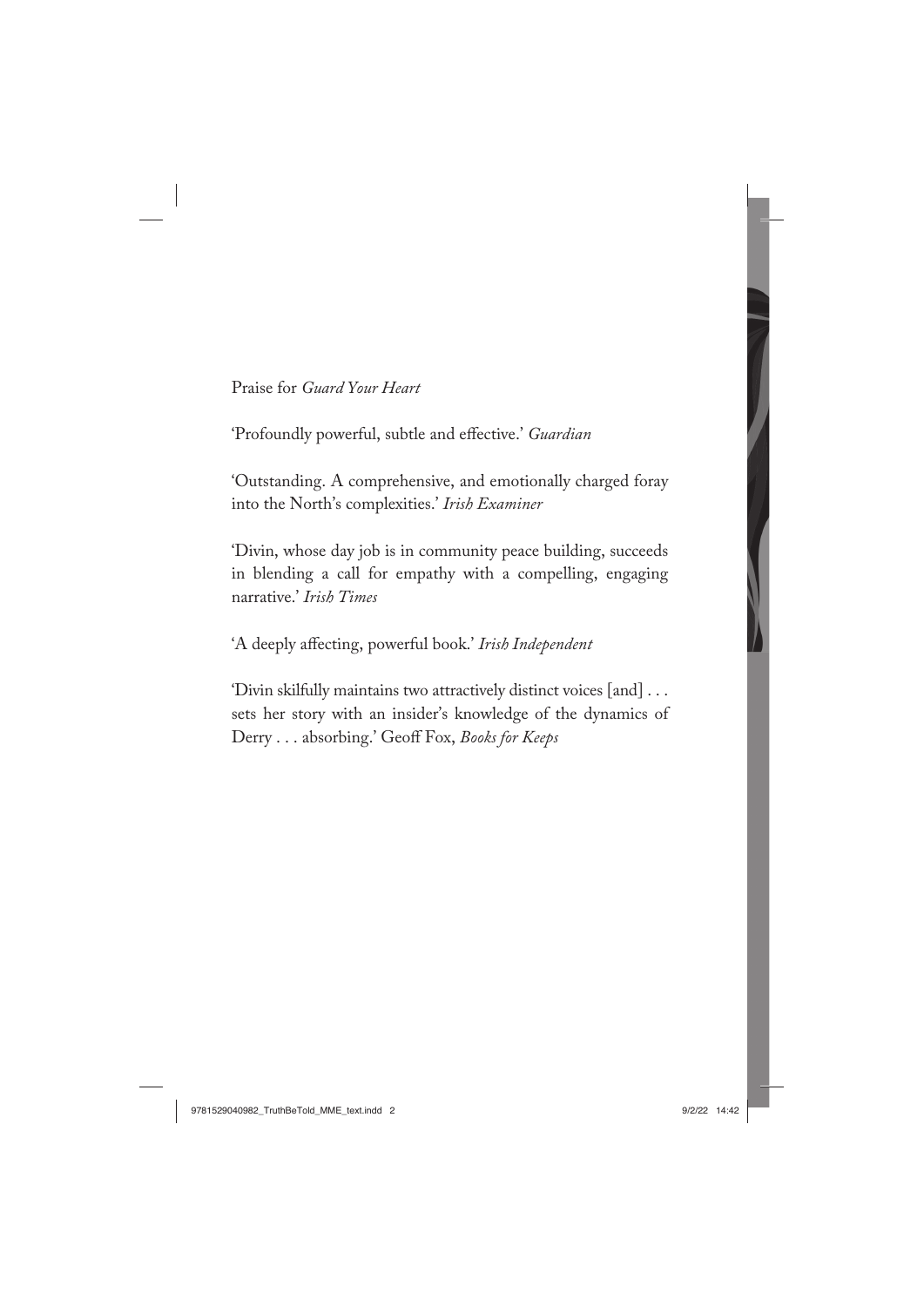

# SU E

MACMILLAN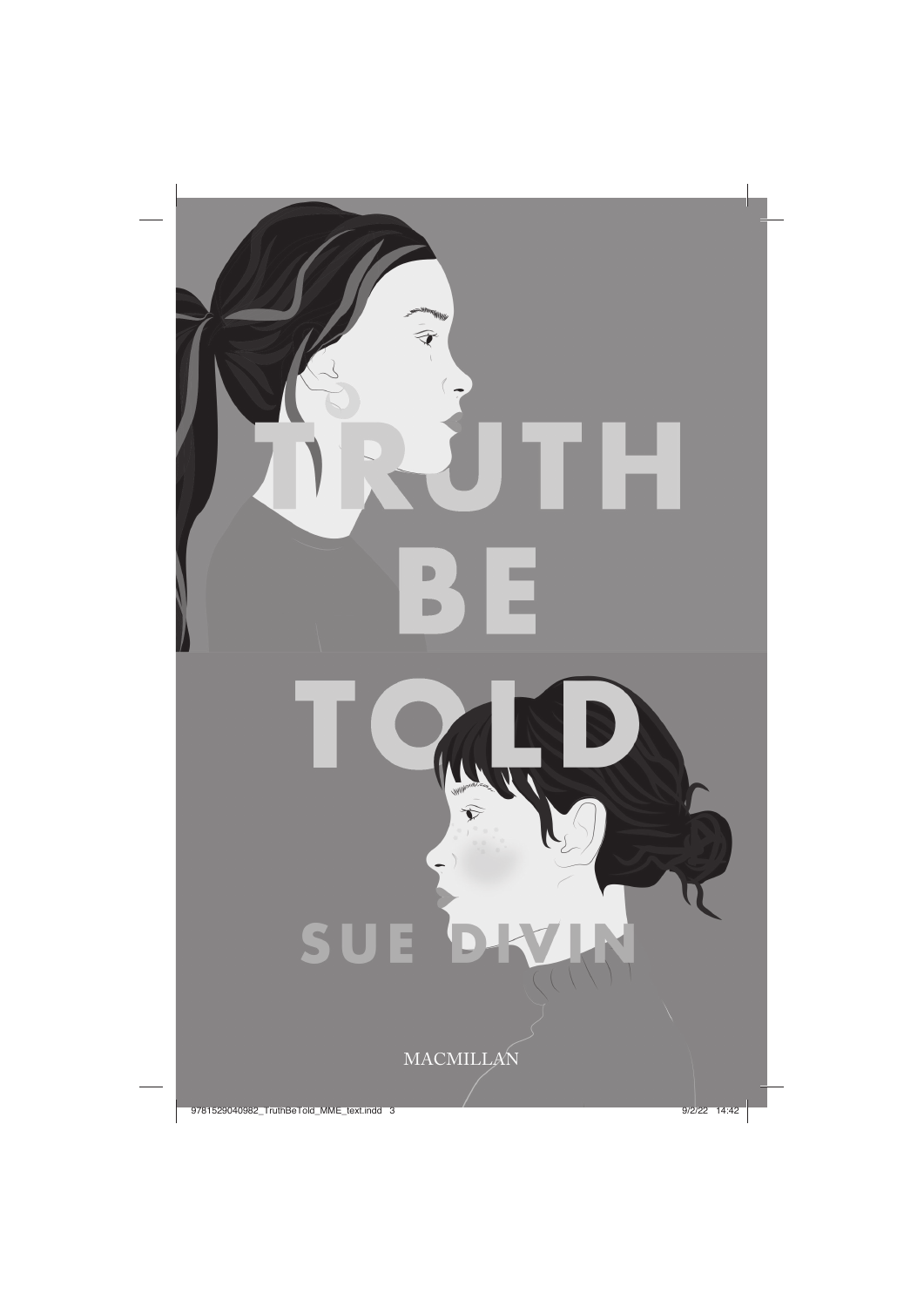## *For Grace*



Published 2022 by Macmillan Children's Books an imprint of Pan Macmillan The Smithson, 6 Briset Street, London EC1M 5NR *EU representative:* Macmillan Publishers Ireland Ltd, 1st Floor, The Liffey Trust Centre, 117–126 Sheriff Street Upper Dublin 1, D01 YC43 Associated companies throughout the world www.panmacmillan.com

ISBN 978-1-5290-4098-2

Copyright © Sue Divin 2022 Extract from 'If I was Us, I Wouldn't Start From Here', by Damian Gorman, commissioned by the Poetry Jukebox, used with permission of the author.

The right of Sue Divin to be identified as the author of this work has been asserted by her in accordance with the Copyright, Designs and Patents Act 1988.

All rights reserved. No part of this publication may be reproduced, stored in a retrieval system, or transmitted, in any form or by any means (electronic, mechanical, photocopying, recording or otherwise), without the prior written permission of the publisher.

Pan Macmillan does not have any control over, or any responsibility for, any author or third-party websites referred to in or on this book.

1 3 5 7 9 8 6 4 2

A CIP catalogue record for this book is available from the British Library.

Printed and bound by CPI Group (UK) Ltd, Croydon CR0 4YY



This book is sold subject to the condition that it shall not, by way of trade or otherwise, be lent, resold, hired out, or otherwise circulated without the publisher's prior consent in any form of binding or cover other than that in which it is published and without a similar condition including this condition being imposed on the subsequent purchaser.

Supported by the National Lottery through the Arts Council of Northern Ireland

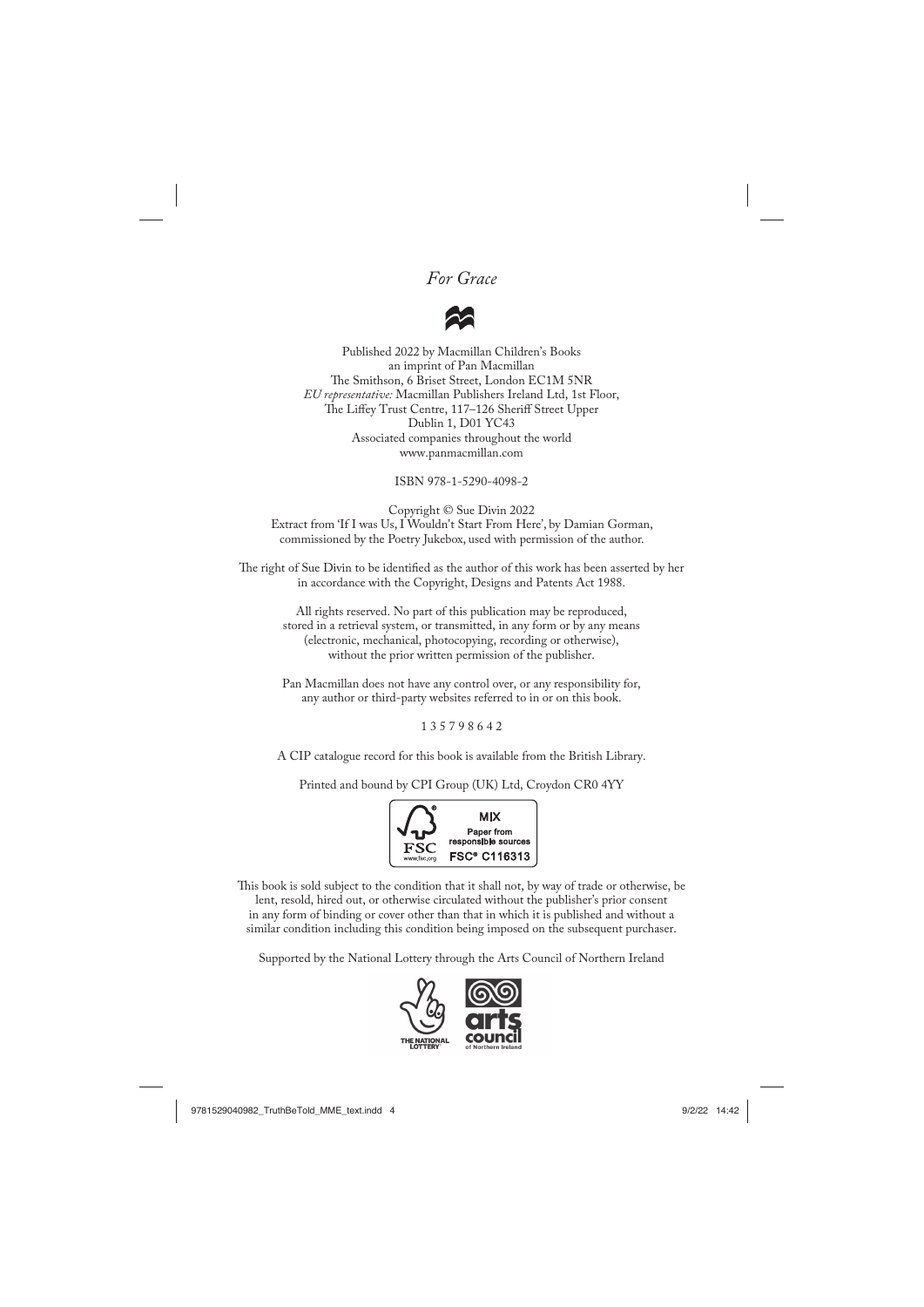Especially in a broken home like ours Where broken doors and windows feed the cold, Each generation has a sacred task: To tell a better story than it was told.

### *Damian Gorman*

(From 'If I Was Us, I Wouldn't Start From Here', commissioned by the Poetry Jukebox)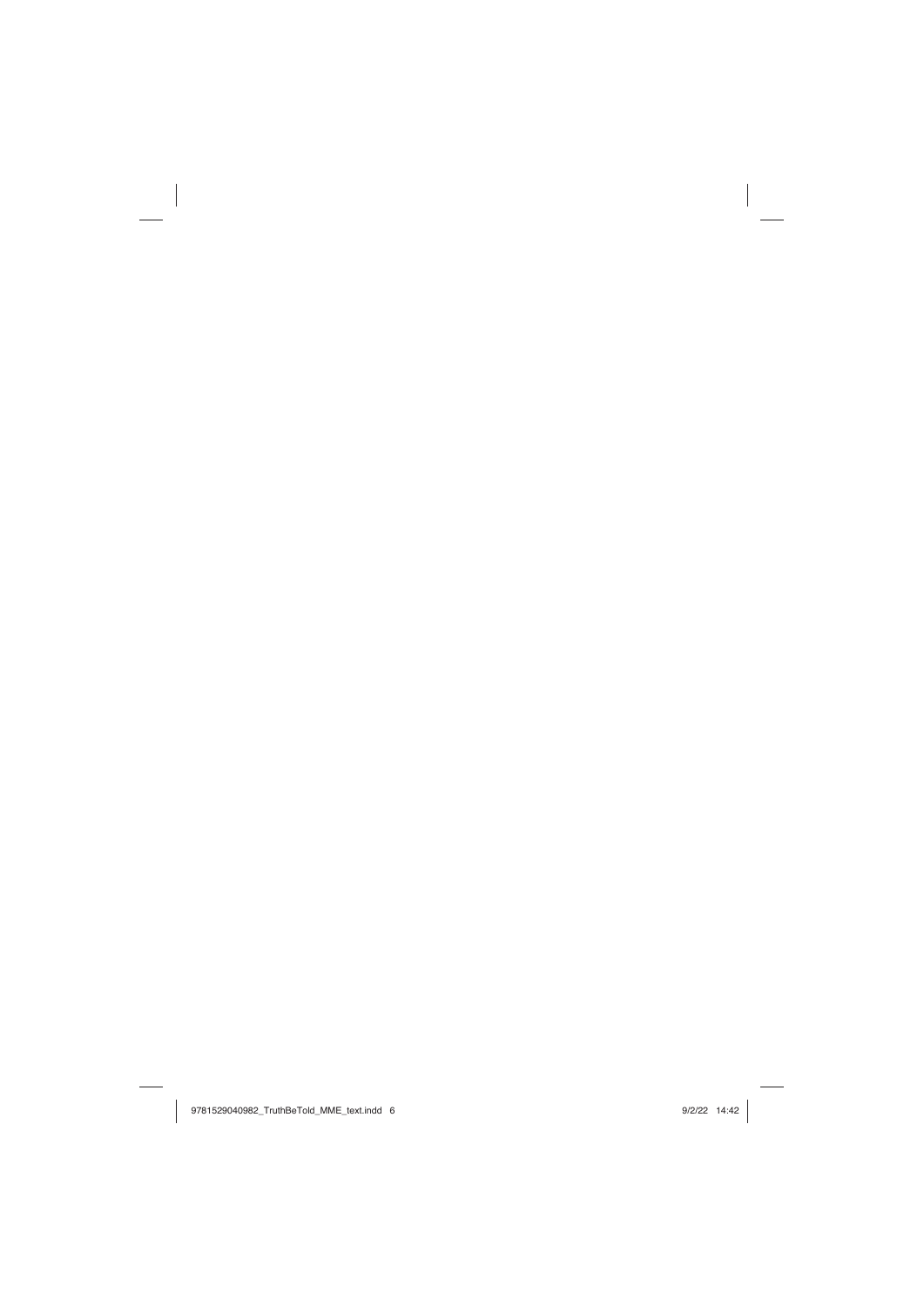# Chapter 1

# **TARA Derry, 15 August 2019 Derry, 15 August 2019**

Everything holy in our house is in the attic, under a layer of dust. Nan says it's the same for the whole country, thanks be to God. Still, she's the one who sent me into the roof space on a mission to recover the lost Child of Prague statue she wants to give to the neighbours. Their daughter is for getting married tomorrow and is dreading rain. Nan swears putting their faith in a battered ornament of the baby Jesus will bring blazing sunshine. Since my ex, Oran, got shot in the leg, I'm done believing. I flash the torch into the eaves. I can't remember the last time I was up here. Years. Nothing's changed except the dust is thicker and, as I straighten, I realize with a thud that my head now hits the roof. I rub my temple. The true miracle is that we even *own* a Child of Prague or that I can be arsed looking for it. My family only wheel out religion for special occasions. Weddings. Funerals. First Holy Communions. My first Holy Communion was my last Holy Communion which, judging by my mates, is fast becoming a new Irish tradition.

'It's in a box,' calls Nan from the landing below.

'I could be a while,' I say, looking at the boxes piled everywhere. They must breed up here. I sneeze and wrinkle my nose.

'I'll stick the kettle on,' says Nan. It's her universal solution. 'Shout if you need my help.'

As if she's going to swing herself through the ceiling with no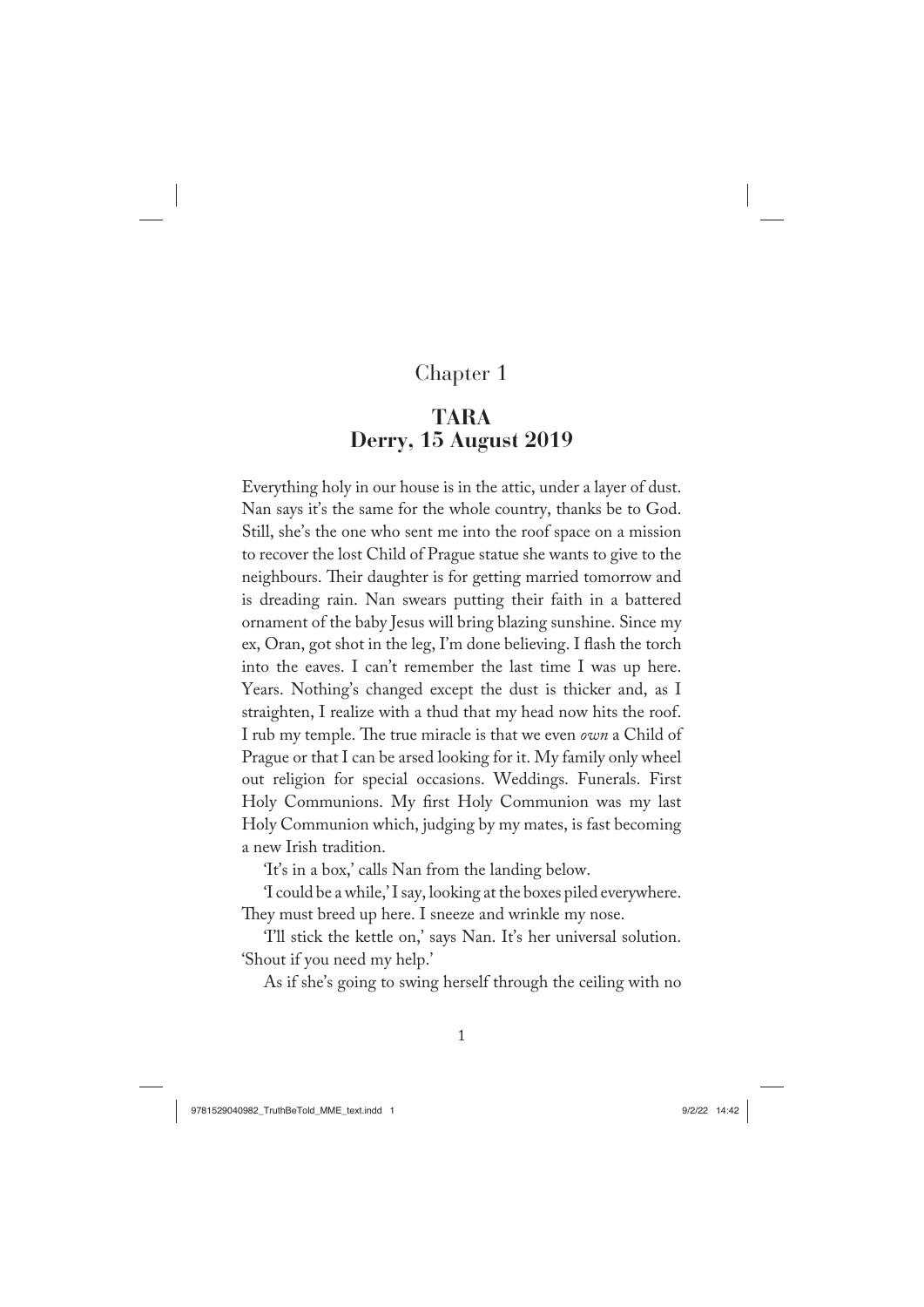ladder when she's wheezing with the exertion of walking down the stairs. I sneeze again as my eyes adjust to the light. If I wasn't grounded, I wouldn't be in the house, never mind hunting religious icons. I glance about, wondering where to start. Where do baby Jesus statues in red robes and gold crowns hang out? Shoeboxes? Old suitcases? With pound-shop Christmas decorations?

I hunker down by a pile of leftover carpet bits and start rummaging under lids and pulling at knotted string round boxes. One corner is infested with ancient crockery, wrapped in yellowing *Derry Journal* papers from last century. Books and magazines are jammed in old sports bags. The titles are all student medical stuff. Was Mam a wannabe brainbox one time? No one needs learning for wiping bums in a care home on minimum wage. There are ring binders too, with paperwork and handwritten scrawls. Hardback notebooks. Faded file blocks with curled edges and blurred blue ink. But no Child of Prague.

Crawling across uneven planks, I stir dust. A red suitcase with copper fastenings catches my attention. A spider scuttles as I make my way over. The suitcase looks old enough to be Nan's. Certainly ain't mine. Furthest I've ever been from Derry was a wet weekend in Bundoran for slot machines and candyfloss. Budget airlines are beyond our budget. No chance of a flight to Glasgow to see Oran, even if Mam would let me, not that my fake ID would cut it anyway. Bits of rusted metal from the clasps flake away on my fingers as I twist them. *Click*. The lid is stubborn at first, like time has glued it in place, then it unsticks. Shining the torch in, I gasp. White lace. A wedding dress. Last thing I expected to find in our attic. Neither Nan nor Mam ever married. Nan has hardly left the house this millennium, except for her blue rinse community club, and, when it comes to men's bits,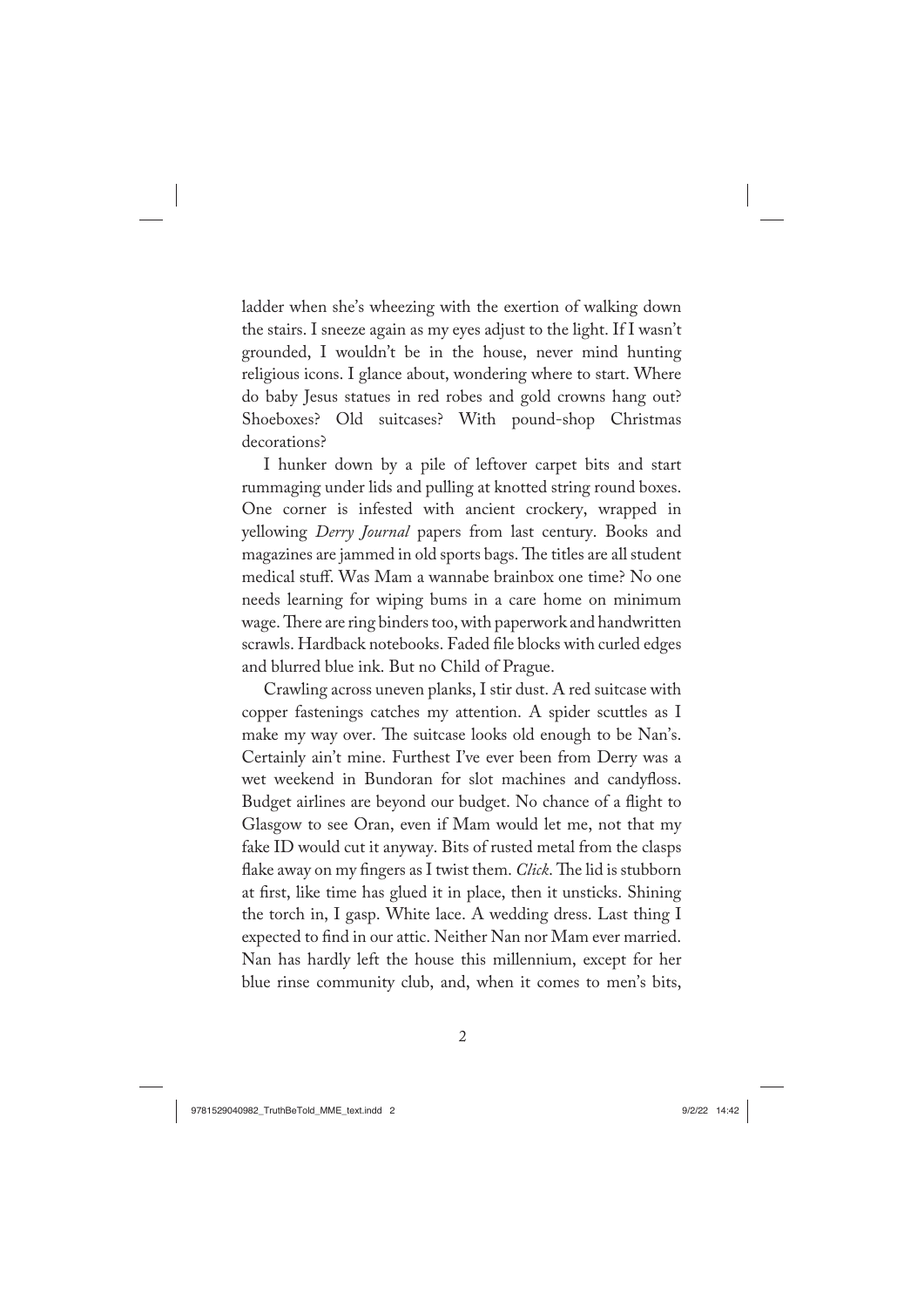Mam's too busy cleaning them in nursing homes to have time for their higher purpose. We're women's lib central. Three generations of Connollys. No posh double-barrelled surnames. No wedding rings. All Ms no Mrs. I drop the lid and lean back against an old deckchair. So why have we a wedding dress?

I juggle the torch from hand to hand, thinking. In primary school, Father's Day was torture. Teachers would think they were all politically correct saying, 'Sure make a card for your granda or your uncle.' But I didn't have them neither. The last time I bothered to ask Mam about Da was after the Love for Life talk in first year secondary. 'You're the love of my life,' she'd said. 'End of. As for the birds and the bees? Bees come with a sting. Work on being an independent woman first, right? Us Connollys and men – it never works out. It's a family curse.'

As I stare at the white lace, I mind the mortification of turning sixteen in April. Mam produced a banana and a pack of condoms in the kitchen. Nan laughing in the rocker. They made sure even if my face was ketchup, I knew which way was up. The thought stirs warmth low in my stomach. Oran hasn't messaged as much recently. I bury my face in his hoodie. Ma's raging I still wear it and that I hide it from the wash. It smells of his deodorant. I haven't had call to apply the banana lesson yet but maybe, maybe if he's allowed back from Scotland . . . Not that I'm supposed to be in contact with him at all. He was kicked out of the city by the New IRA. Mam says he's trouble. Says I deserve better. What Mam doesn't know doesn't harm her.

I chew my lip and twirl the torch. The beam hits the rafters in the far corner and shines on a heap of scrapbooks and junk. On top is a grey cowboy hat. Mam used to love country music. Laced with a few gins, she goes all soprano. Ducking under the lowest beams and worming round cardboard mountains, I grab the hat.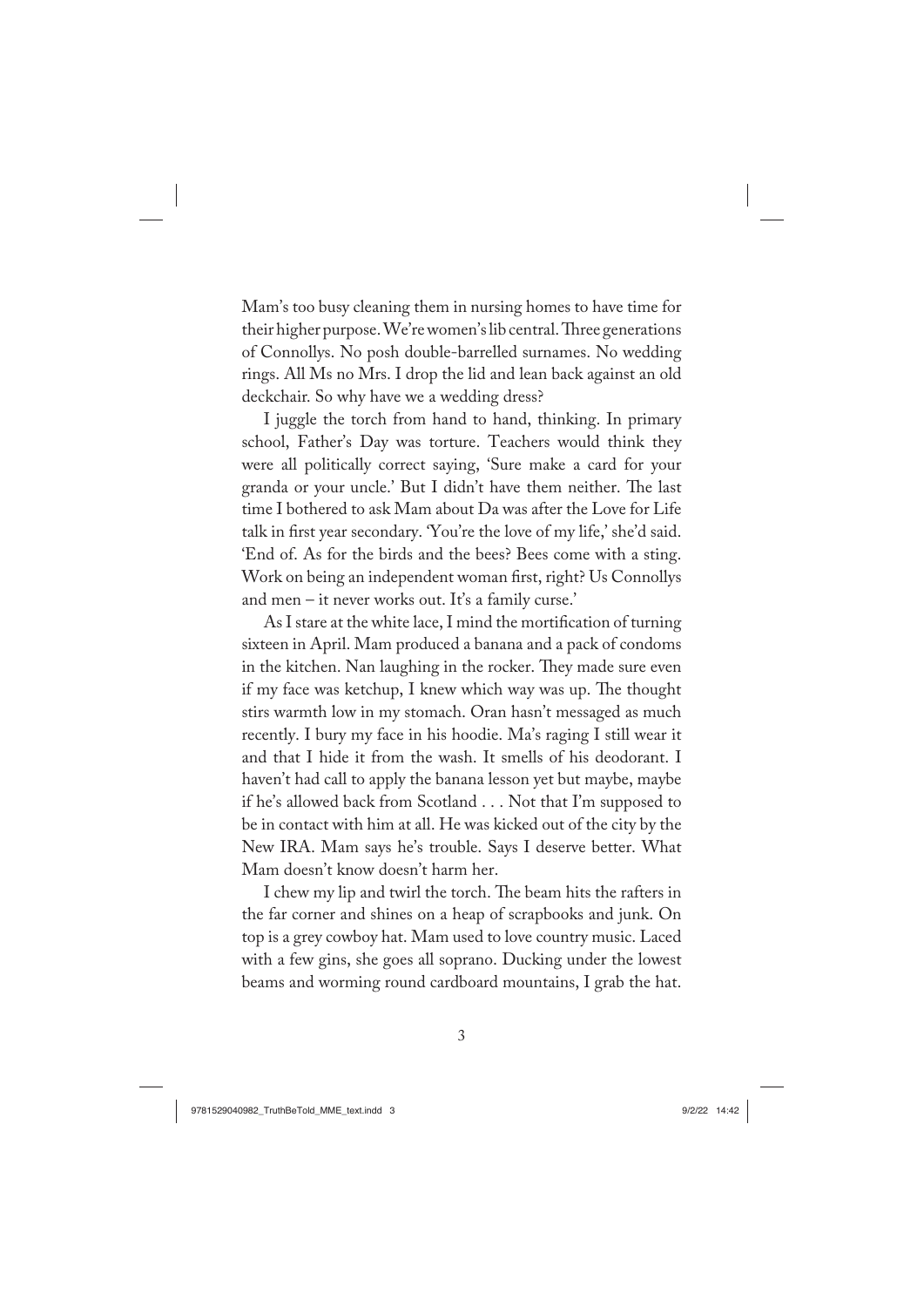My fingers leave marks on the felt. Banging it with my palm induces a sneezing fit. The hat turns from grey to black. Perfect. It'll match my entire wardrobe. The fit of it's a bit on the large side, but it works at an angle. Finders keepers. I focus back on my mission. The light beam swings behind the red suitcase and there, peering out from newspaper, tucked inside a shoebox, is the Child of Prague statue. I grin, recognizing my ticket to freedom. The grounding this time was for smoking. Mam didn't buy the rationale that technically, due to Nan's emphysema, nicking her fags was an act of charity.

Removing baby Jesus from his blanket of newspaper, I kiss his porcelain cheeks. With this statue, Nan will go soft and, since Mam is on night shift, my prayers will be answered. Tonight is the August bonfire. I don't even know why we do bonfires – something political or religious. Either way, it's an *Us and Them* thing. I. Am. Going. I'll even live feed it from my phone for Oran cos he'll be mad at missing it. Unless he's wasted. Again. Glasgow is parties 24/7 he says. The guns did him a favour. I wonder.

'Nan?' At my holler from the attic, she sticks her head round the kitchen door. 'You sure this statue needs to be broke to bring sunshine?'

'Aye,' she shouts. Then dissolves into coughing from the effort.

I take a last look at the immaculate Child of Prague with his wee gold crown and red cape, then drop him down onto our landing below. As he hits the wooden floor, his head snaps, a clean crack. The momentum bounces the severed head down our stairs.

'Perfect,' says Nan, when she catches her breath. 'I'll get the glue.'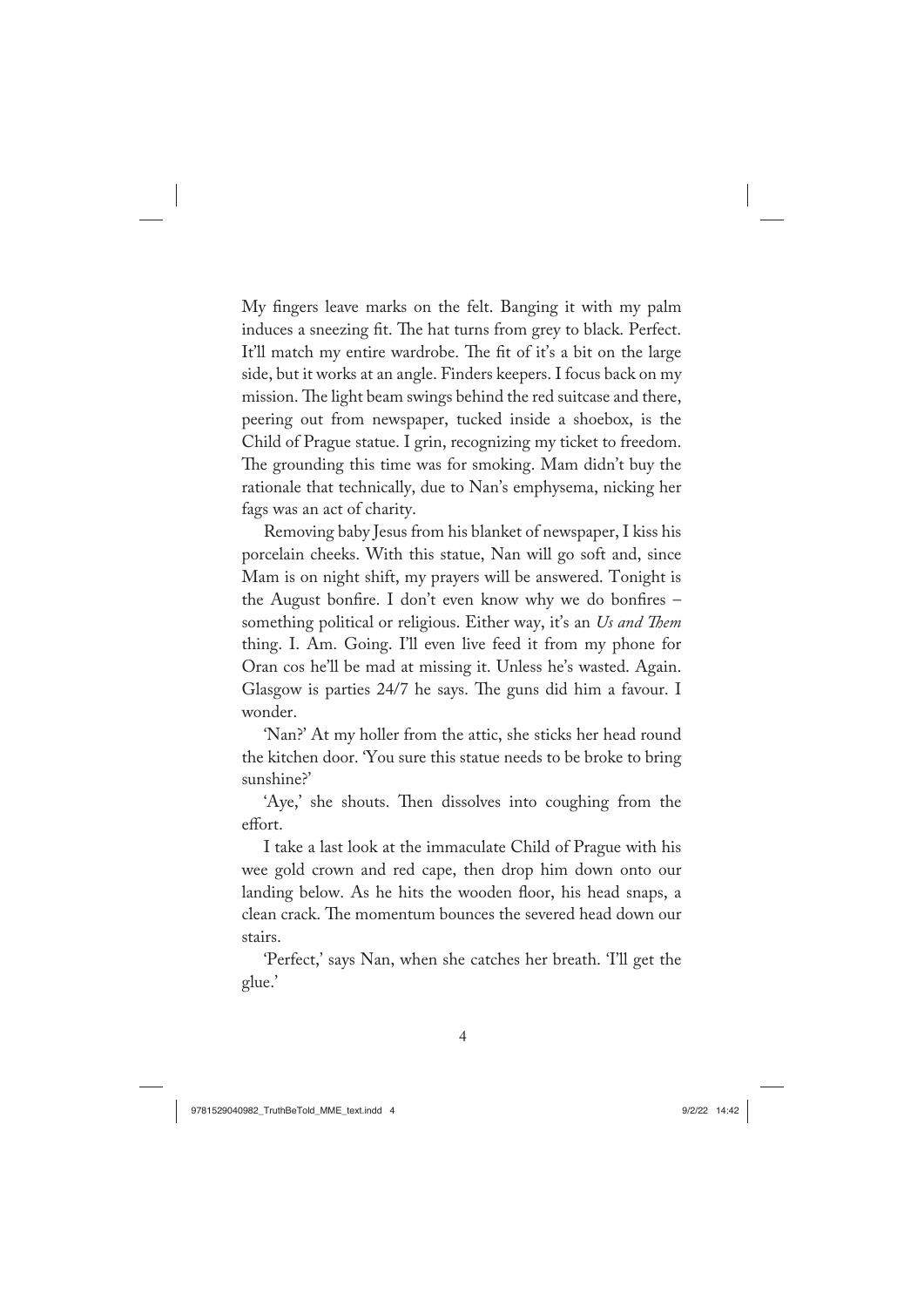Me and my mate Lena drape ourselves over the city walls. Below us, the weans from the good families are messing with community workers, slipping down the banking on plastic and Fairy-liquid slides and kicking about at cage football. Other kids in white runners and shorts are sorting through piles of planks and junk under the green, white and yellow bunting across the street at the back of the Meenan shops, helping older lads with the finishing touches. The bonfire is three storeys high – jammed with British Army Para flags, Union Jacks and a massive 'F\*\*k Soldier F' sign. I'm not up on alphabet soldiers. Something to do with the Troubles. In a few hours, they'll light it with petrol bombs and hopefully someone will have a few cans to share. Once the cans are empty and we're full, we'll join the alcohol-free community gig in the Gasyard. We're wise to them. They can make you empty your pockets but not your stomach. Unless you puke.

\*

A banner wraps the low railings where a couple of men stand smoking: 'Free Derry says no to state terrorism'. Watching them watching us, I find my nails digging into my palms. They're the kinda ones that pull more than punches. Self-appointed vigilantes. Think they rule the place. I might not understand much but, trial by jury? Innocent until proven guilty? No torture? When we first did about rights in primary school, our teacher sounded out 'U-ni-ver-sal'. Meaning, like, for everywhere. Guess we're off the map. Out of this world. Somehow, here it's OK to shoot teenagers in the knees. That stuff, everyone understands. So much for peace.

'Least they're only burning wood this year. They took the tyres out of the bonfire,' says Lena. 'Two hundred and thirty of them. Was in the *Journal* and all.'

'Where'd they even get two hundred tyres?'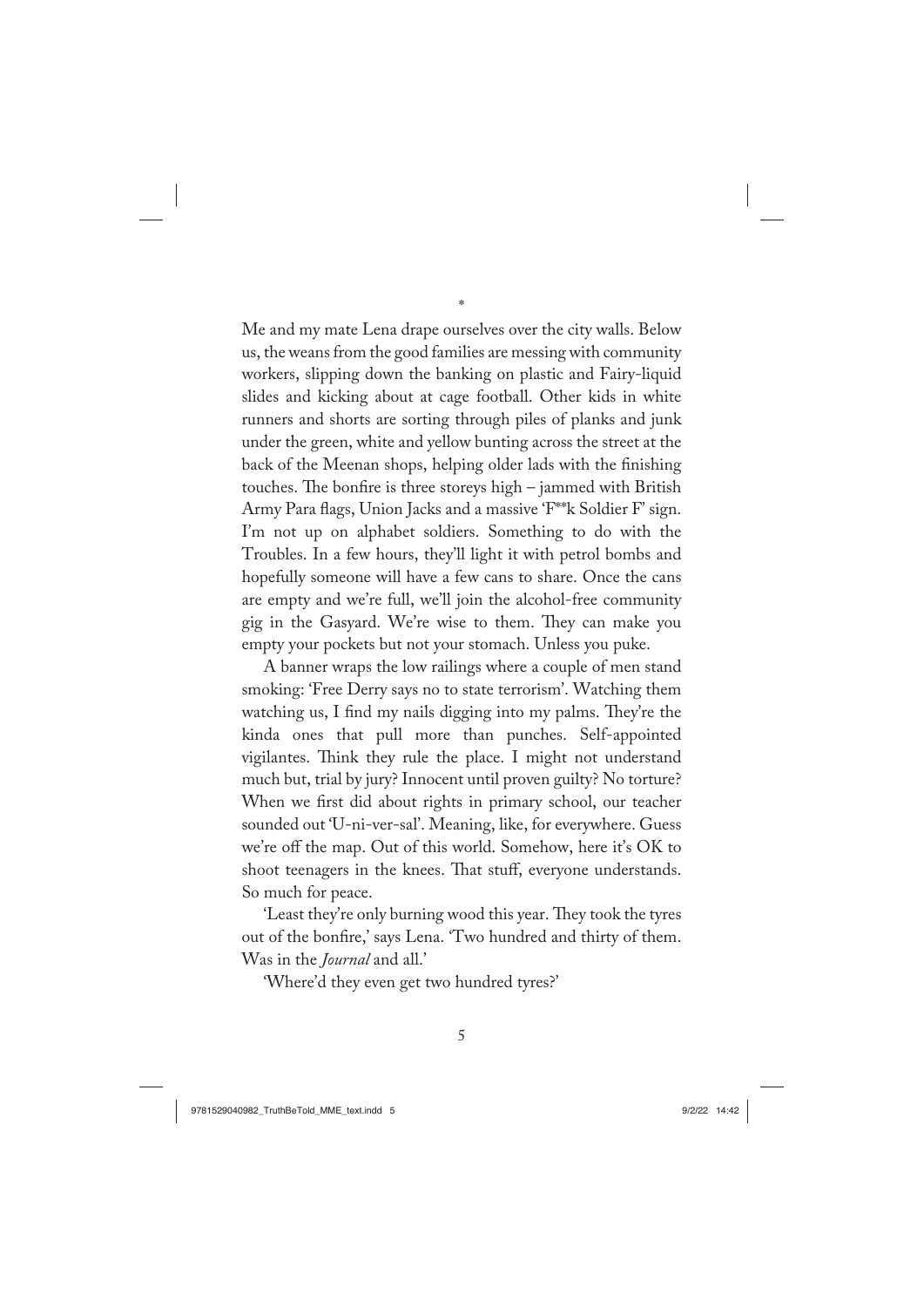She shrugs. 'Businesses fly-tipping on the sly to avoid recycling.'

Oran had different ways of burning tyres. Scorching black circles with cars on the roads round the city at 3 a.m. Sometimes it was a bit mad being with him. I'll never admit it, but Mam is probably right. He's bad news but he swears he's gonna change. I'm like the only person left in the world who still believes him and maybe that's why we're still meant for each other, because hardly anyone believes in me any more either, except him. All the rest are like 'You got *potential*, Tara, but you gotta start using it'. My phone pings an alert and my heart flips. It's him.

*Luv ya. Don't be missing me too much.*

I read his text five times. Not like him to be going all cheese. Another alert springs up. Oran's on live feed from Glasgow, driving, one hand on the steering wheel, the phone in the other. I hug my phone. So maybe it's not a call just for me, but at least he texted and now I'm seeing him. I clasp the mobile to my chest and lean against a tree on Grand Parade to watch in private.

'You going to record it to watch again under your duvet tonight?' Lena laughs.

I grin and give her the finger, but when I look back at the screen my smile fades as the scenario sinks in. Something's wrong. Oran's a definite headcase – but this is crazy. He doesn't own a car so it must be stolen, and he sure as hell shouldn't be driving and streaming. On both counts, he's framing himself with clear evidence. The footage is bumpy as he drives round some industrial estate, taking corners with drift and handbrake turns, the speedometer gradually picking up and engine noise rising above the music blaring from the radio. I can't make out everything he's saying, but as he flicks the camera view back to himself, clearly identifiable, he's mid-spiel going on about the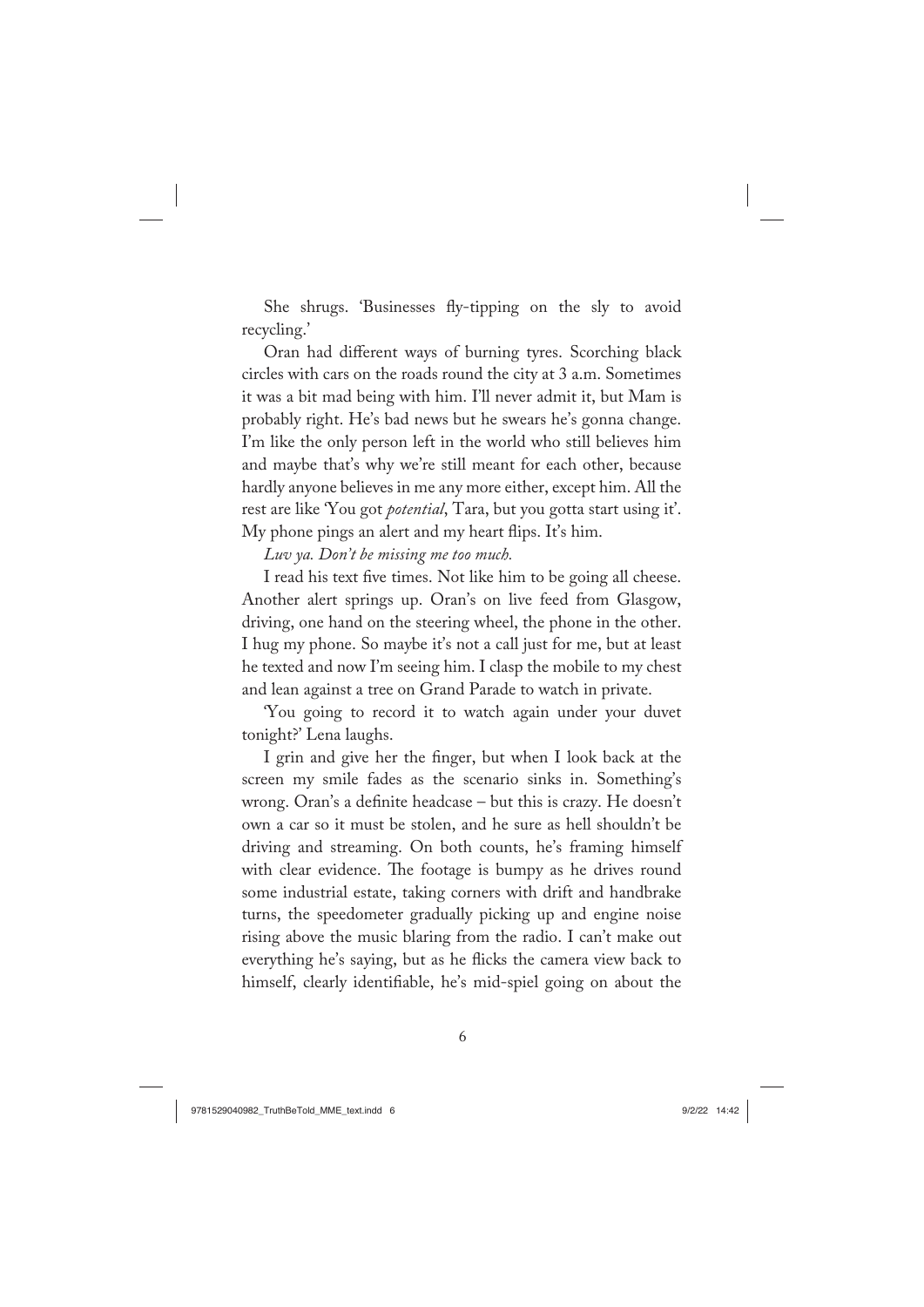New IRA. Lambasting the ones who kneecapped him for joyriding and anti-social behaviour. Just cos not everyone trusts the police shouldn't mean self-appointed men in balaclavas should dole out street justice. He spits his words. 'What gives them the right to say I can never see my mam again in Derry? I'd have better rights if I was in prison doing time.' One by one he names them. Gives their home addresses. 'Carry this on your conscience every time you see my ma walking your streets.'

I pale. Like WTF? Everyone knows who pulled the trigger but naming them? On social media? Either he's deliberately burning his bridges, or drugs and forced exile have melted every last viable brain cell. He'll never set foot in Derry again.

I straighten up, livid, and start shouting at the phone, as if he'll hear me across the airwaves. As he careers round side roads and alleys, Oran's eyes are rolling in his head. He's spaced. This footage is seriously incriminating. And dangerous. He's not even wearing a seatbelt. Either he doesn't realize, doesn't care or he's doing this on purpose. I flick out of the live stream and pull up his number on speed dial. Twice it rings out as I pace about. Minutes later, screaming in frustration, I flick back to the video.

The camera is now flipped to street view, the engine screeching and the car racing past grey industrial walls in a blur. For an instant, he switches the view back to himself. The tears are tripping him; his I'm-alright mask replaced with a vacant hopelessness. Then it's back to street view. Dead ahead, at the end of a long straight, is a low concrete wall. Beyond it, a yard of rubble and junk. I'm thinking that Oran's playing chicken. At the last second, he'll pull the handbrake and spin. Then I hear him say one last word: 'Bye.' And as the car speeds on, the penny drops.

I can't not watch. What I see sears my brain. Glass smashing,